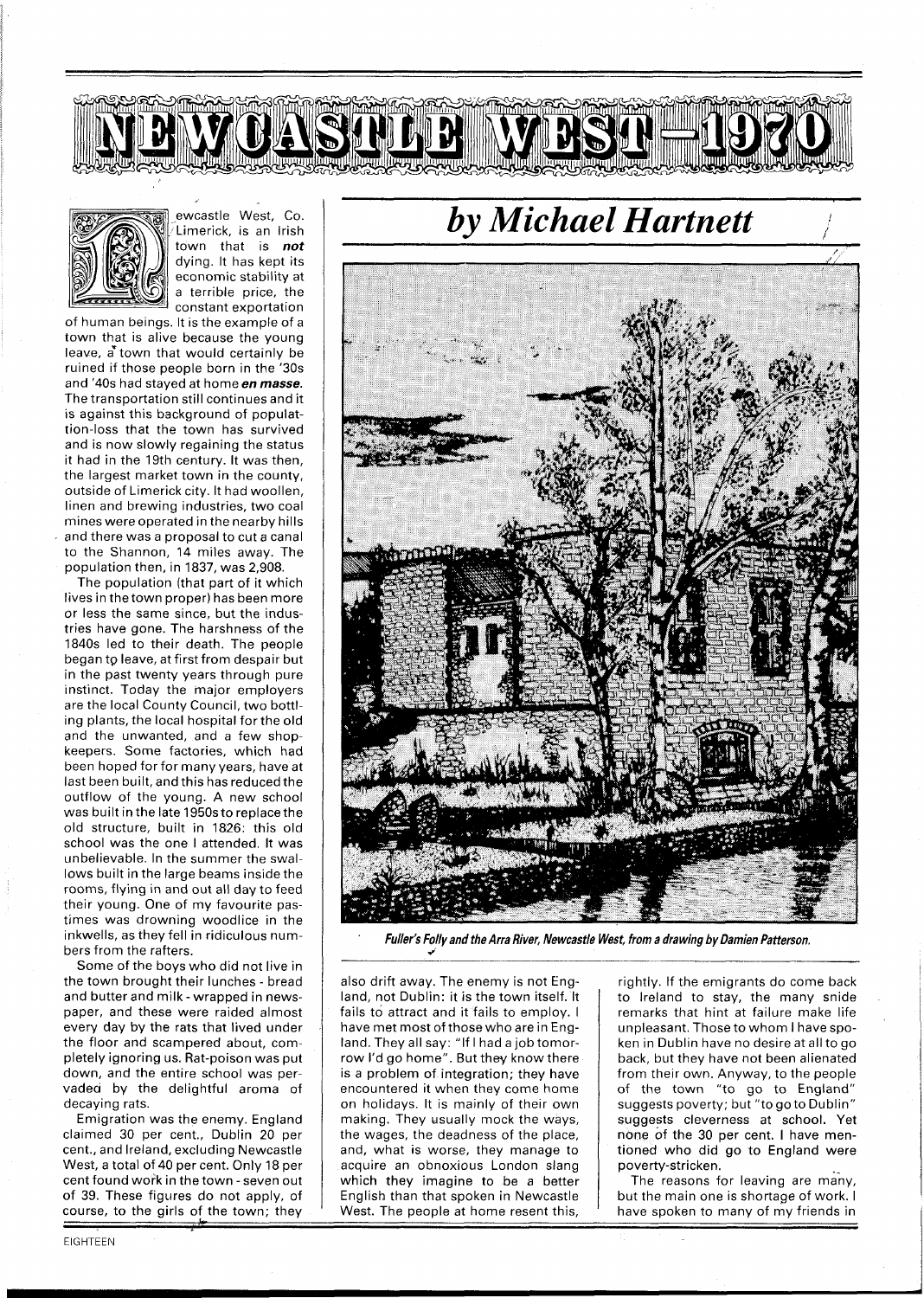London about these reasons. I have sat in Kilburn pubs all night and heard nothing else discussed but Newcastle West, and with a deep nostalgia. One of the immediate reasons, one that arises before the young person's mind turns to employment, is that he has a brother or friend in England. He has heard of the huge wages (usually untrue) and the freedom from priest and parent; he has seen the cheap but tidy suits his returning friends sport, so as soon as possible he is gone.

He returns, usually within a year, to sport himself, and his lies about his wages are in proportion to his misery in London. He is repulsed. He comes again a few years later, and that is usually his final attempt. Many of the fights that happen in pubs involve a local and a visiting emigrant.

I have been told in Kilburn of the social injustices. Some I have witnessed. Many are so unapparent to the people at home that they are barely injustices at all. One young man told me he had left for one reason only: it was a practice in Newcastle West, up to the 1960s, for the priest to read from the pulpit the names of those people who had paid their dues, markedly omitting those who did not or could not - markedly, because the names were read in street order so everyone knew who had reneged. The decency of the good, he said, was turned to pride, and the poor were stigmatised.

Why did, the better dressed and richer people sit to the front and middle of the church on Sunday and the poor sit right and left, or stand in the porch? Why were the poor branded and why could the poor not face their God on Sunday? Were they less religious than the rich? He said he lost his religion because he could not walk to the altar rails with a hole in histrousers, or kneel to God because of a tattered shoe: "God may have been at my face, but the sneering population were behind me". I suggested that he was proud and that a Christian should be humble. "Humility should not be enforced", he said. He also reminded me of the cult of the "ould stock": that is if you or even your grandfather was not born in the town, you were still a stranger; on the other hand, if you happened to reside there since the founding of the castle by the Knights Templar in 1184, your history was known, and you wouldn't be forgiven if you tried to marry "above your station".

Newcastle West and its countryside provided me  $\prime$  with images. Its neighbourhood is not spectacular: the mountains are miniature, the woods are copses at best. But it soft, beautiful inland country, very green and overlush in the summer. It is easy to sit in a house with chrome and enamel, in a city with "all mod. cons" and (perhaps) with that essential anonymity found there, away from parent and priest. It is

easy to laugh and criticise quaint ways and hypocrisy, but beneath these there is a great part of a "hidden Ireland" preserved, and no amount of modernity, no television set, no piointed shoes will make up the loss of the last vestiges of an older Ireland.

"Church Street without a church, Bishop Street without a bishop and Maiden Street without a maiden" goes a Newcastle West saying; and Maiden Street alone was - and is - a microcosm of an Ireland that is dying. It was the Claddagh of the town. When I was about ten, I took a friend of mine home. "Please don't tell my father I'm down here", he said, meaning in "Maiden Street". He was ten years old. The town was small - and he had never been down there before, nor was he allowed to go there by his parents. The street was mainly a double row of mud houses, some thatched, a few slated, most covered in sheets of corrugated iron. This was "Lower" Maiden Street; "Upper" was given overto small shops and public houses.

Before the Corpus Christi procession every year, all walls were limewashed in bright yellow, red and white colours, windows were aglow with candles and garish statues, and any unsightly object, such as a telegraph pole, was garlanded in ivy or ash branches. Banners and buntings were spread across the houses, and on the day, with the ragged band blowing brass hymns, followed by all the townspeople who carried confraternity staffs, the Host under a gold canopy was carried through the town. It matched any Semana Santa procession in Spain.

Old customs survived for a long time. I played "Skeilg" once a year, chasing unmarried girls with ropes through the street, threatening to take them to Skeilg Mhicil; I lit bonfires along the street on Bonfire Night; I put pebbles in a toisin (a twisted cone of paper in which shopkeepers served sweets) and threw it on the road. If anyone picked it up and opened it, I lost my warts, one for each pebble in the paper, and the person who picked up the paper took the warts from me of his own free will.

Then Maiden Street received a severe but necessary blow. The houses were small with no sanitation: one fountain served the whole street, most of the floors were mud, with large open hearths with cranes and pothooks to take the cast-iron pots and bastables. And, of course, families were large. In 1951 a new housing estate was opened on a hill overlooking Maiden Street and many of the families, including mine, moved there. Now we had toilets and taps (six I counted, overjoyed) electricity and upstairs bedrooms. But Skeilg was never played again.

Better standards of living may improve the health of people, but this price of abandoning poor people's customs must always be paid and the customless bourgeoise come into existence. Yet the general spirit has still survived. When the oppressions of religion and work are forgotten, they find again their old joy and innocence. This innocence is not to be confused with stupidity: I mean wonderment, such as expressed by the old man in a. story a friend told me. My friend went home to Newcastle West from UCD and met, a few miles away on Turn Hill, an old man on the road, a distant rela<sup>2</sup>, tion. The talk came round to Dublin. "Where do you stay there?" asked the old man. The other explained about "digs". "An' you pay four pound a week for a room only?" He was surprised. No, my friend replied, that included food as well. The old man was amazed. "Surely they wouldn't charge you for the bite that goes into your mouth?"

Our entertainment was innocent too, but not without a touch of cruelty at times; watching crawfish clawing their ways towards the river across the roadway, gambling with passing cars. And on hot dusty summer evenings (all the evenings of summers before adulthood seem hot and dusty) suddenly at the pub not far from our door, there would be the joyous sound of curses and breaking glass, joyous to us because we know the tinkers were settling some family problem in their own way. We would sit on the windowsills, eating our rawked apples, while they fought. We never cheered, nor would any of those who appeared over the halfdoors up along the street. Someone would send for the Gardai, and then light carts and swift horses would rattle off down towards the Cork Road, all the fighters becoming friends before the common enemy. We sat on, waiting for the last act, when half-anhour later, the fat amiable Garda would come strolling down to an outburst of non-malicious jeers. But we were poor too, and there was the misery of drink in many houses.

I often tried to read by the faint light of an old oil-lamp with a huge glass globe which was suspended from the rafters. The house seemed big at the time, but is really incredibly small, and one had to stoop to enter. I sat there in the small kitchen-cum-living room, innocently working out the problems my father set me. "If it took a beetle a week to walk a fortnight, how long would it take two drunken soldiers, to swim out of a barrel of treacle?" I never worked it out. Or "How would you get from the top of Church Street to the end of Bridge Street without passing a pub?" He did supply the answer to that which indeed is the logical answer for any Irishman: "You don't pass any you go into them all".

Once a year the otherwise idyllic lifeof the town was ruined by the coming of the "Mission". It was as if the Grand Inquisitor himself had walked through